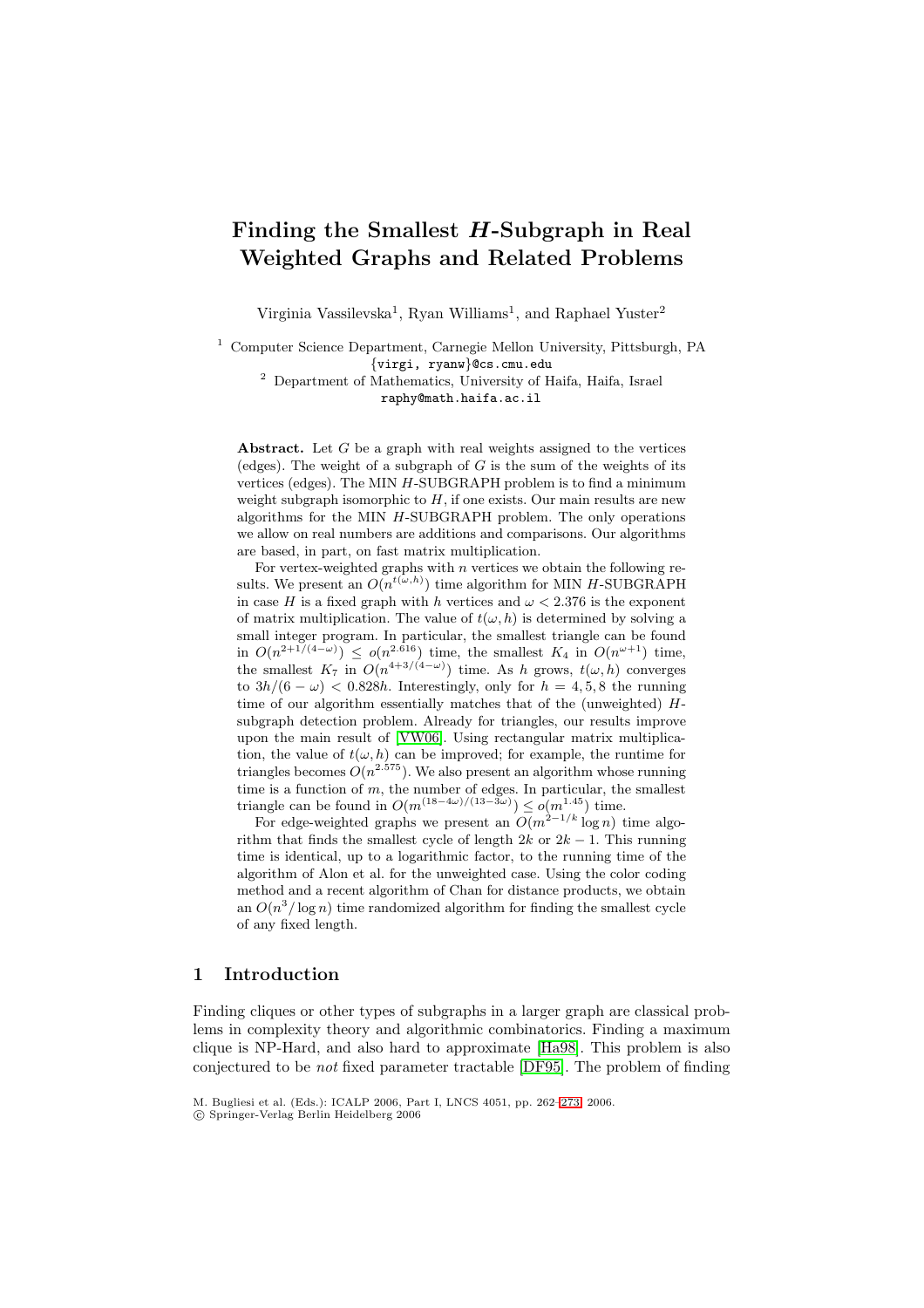(induced) subgraphs on k vertices in an n-vertex graph has been studied extensively (see, e.g., [AYZ95, AYZ97, CN85, EG04, KKM00, NP85, YZ04]). All known algorithms for finding an induced subgraph on  $k$  vertices have running time  $n^{\Theta(k)}$ . Many of these algorithms use fast matrix multiplication to obtain improved exponents.

The main contrib[ution of](#page-10-0) [this pap](#page-11-1)[er is a](#page-11-2) [set of i](#page-11-3)[mproved](#page-11-4) [algorith](#page-11-5)[ms for](#page-11-6) finding an (induced)  $k$ -vertex subgraph in a real vertex-weighted or edge-weighted graph. More formally, let  $G$  be a graph with real weights assigned to the vertices (edges). The weight of a subgraph of  $G$  is the sum of the weights of its vertices (edges). The MIN  $H$ -SUBGRAPH problem is to find an  $H$ -subgraph of minimum weight, if one exists. Some of our algorithms are based, in part, on fast matrix multiplication. In several cases, our algorithms use fast *rectangular* matrix multiplication algorithms. However, for simplicity reasons, we express most of our time bounds in terms of  $\omega$ , the exponent of fast *square* matrix multiplications. The best bound currently available on  $\omega$  is  $\omega < 2.376$ , obtained by Coppersmith and Winograd [CW90]. This is done by reducing each rectangular matrix product into a collection of smaller square matrix products. Slightly improved bounds can be obtained by using the best available rectangular matrix multiplication algorithms of Coppersmith [Cop97] and Huang and Pan [HP98]. In all of our algorithms we [assume](#page-11-7) that the graphs are *undirected*, for simplicity. All of our results are applicable to directed graphs as well. Likewise, all of our results on the MIN-H-SUBGRAPH problem hold for the analogous MAX-H-SUBGRAPH problem. As usual, we us[e the](#page-11-8) addition-comparison m[odel fo](#page-11-9)r handling real numbers. That is, real numbers are only allowed to be compared or added.

Our first algorithm applies to vertex-weighted graphs. In order to describe its complexity we need to define a small integer optimization problem. Let  $h \geq 3$  be a positive integer. The function  $t(\omega, h)$  is defined by the following optimization program.

#### **Definition 1**

$$
b_1 = \max\{b \in N \; : \; \frac{b}{4 - \omega} \; \le \; \lfloor \frac{h - b}{2} \rfloor\}.
$$
 (1)

$$
s_1 = h - b_1 + \frac{b_1}{4 - \omega}.\tag{2}
$$

<span id="page-1-2"></span><span id="page-1-0"></span>
$$
s_2(b) = \max\{h - b + \lfloor \frac{h - b}{2} \rfloor, \ h - (3 - \omega) \lfloor \frac{h - b}{2} \rfloor\}.
$$
 (3)

$$
s_2 = \min\{s_2(b) \ : \ \lfloor \frac{h-b}{2} \rfloor \le b \le h-2\}.
$$
 (4)

$$
t(\omega, h) = \min\{s_1, s_2\}.
$$
\n<sup>(5)</sup>

<span id="page-1-3"></span><span id="page-1-1"></span>By using fast rectangular matrix multiplication, an alternative definition for  $t(\omega, h)$ , resulting in slightly smaller values, can be obtained (note that if  $\omega = 2$ , as conjectured by many researchers, fast rectangular matrix multiplication has no advantage over fast square matrix multiplication).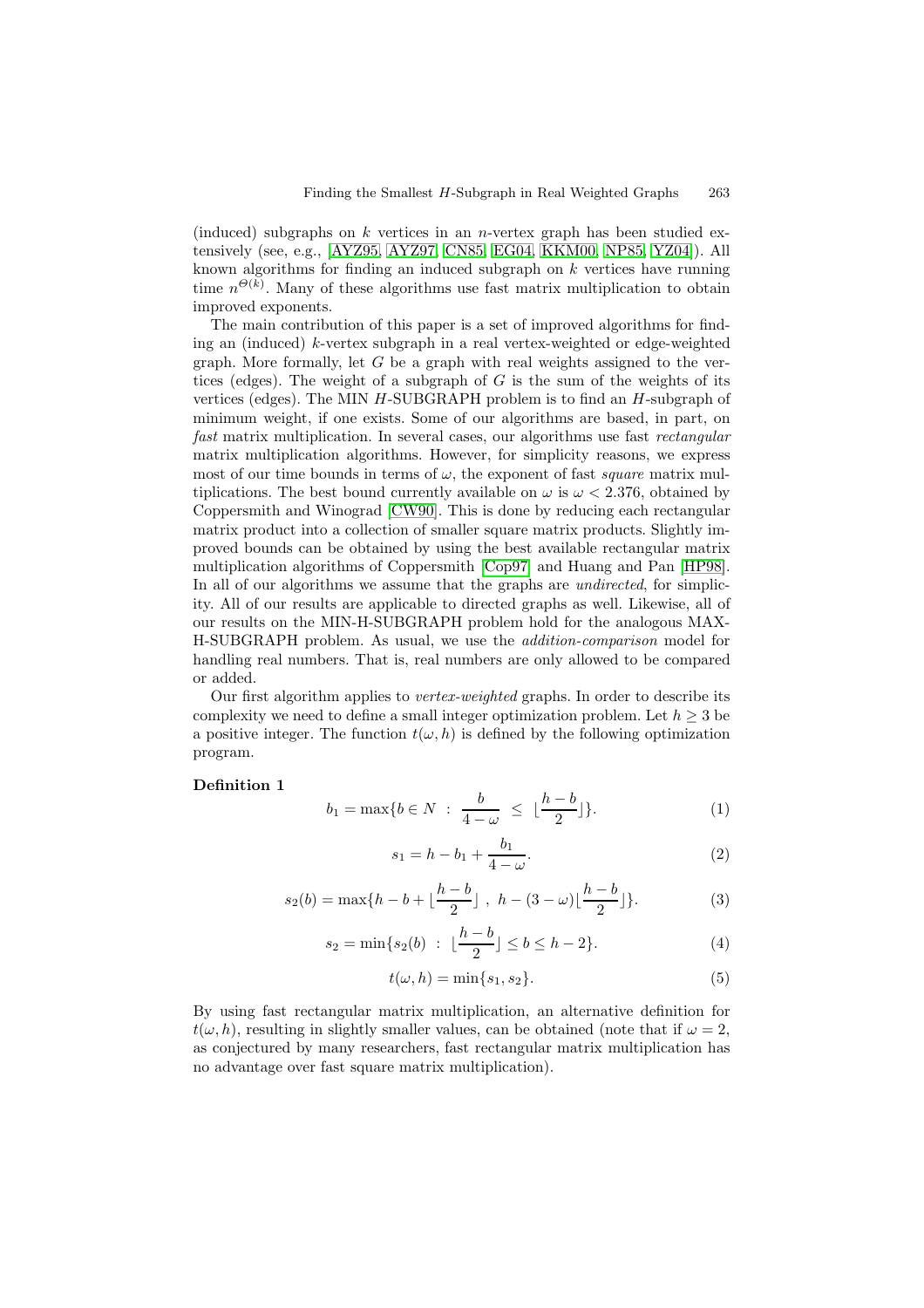**Theorem 1.** Let H be a fixed graph with h vertices. If  $G = (V, E)$  is a graph with n vertices, and  $w : V \to \mathbb{R}$  is a weight function, then an induced H-subgraph of G (if exists) of minimum weight can be found in  $O(n^{t(\omega,h)})$  time.

It is easy to establish some small values of  $t(\omega, h)$  directly. For  $h = 3$  we have  $t(\omega, 3) = 2 + 1/(4 - \omega) < 2.616$  by taking  $b_1 = 1$  in (1). Using fast rectangular matrix multiplication this can be improved to 2.575. In particular, a triangle of minimum weight can be found in  $o(n^{2.575})$  time. This should be compared to the  $O(n^{\omega}) \leq o(n^{2.376})$  algorithm for detecting a triangle in an unweighted graph. For  $h = 4$  we have  $t(\omega, 4) = \omega + 1 < 3.376$  [b](#page-1-0)y taking  $b = 2$  in (4). Interestingly, the fastest algorithm for detecting a  $K_4$ , that uses square matrix multiplication, also runs in  $O(n^{\omega+1})$  time [NP85]. The same phenomena also happens for  $h = 5$ where  $t(\omega, 5) = \omega + 2 < 4.376$  and for  $h = 8$  where  $t(\omega, 8) = 2\omega + 2 < 6.752$ , but in no other cases! We also note that  $t(\omega, 6) = 4+2/(4-\omega)$ ,  $t(\omega, 7) = 4+3/(4-\omega)$  $t(\omega, 7) = 4+3/(4-\omega)$  $t(\omega, 7) = 4+3/(4-\omega)$ ,  $t(\omega, 9) = 2\omega + 3$  and  $t(\omega, 10) = 6 + 4/(4 - \omega)$ . However, a closed formula for  $t(\omega, h)$  cannot be given. [Already](#page-11-5) for  $h = 11$ , and for infinitely many values thereafter,  $t(\omega, h)$  is only piecewise linear in  $\omega$ . For example, if  $7/3 \leq \omega < 2.376$ then  $t(\omega, 11) = 3\omega + 2$ , and if  $2 \leq \omega \leq 7/3$  then  $t(\omega, 11) = 6 + 5/(4 - \omega)$ . Finally, it is easy to verify that both  $s_1$  in (2) and  $s_2$  in (4) converge to  $3h/(6-\omega)$  as h increases. Thus,  $t(\omega, h)$  converges to  $3h/(6 - \omega) < 0.828h$  as h increases.

Prior to a few months ago, the only known algorithm for MIN H-SUBGRAPH in the vertex-weighted case was the naïve  $O(n^h)$  algorithm. Very recently, [VW06] gave an  $O(n^{h \cdot \frac{\omega+3}{6}}) \le o(n^{0.896h})$  ra[nd](#page-1-2)omized algo[rit](#page-1-1)hm, for h divisible by 3. Our algorithms are deterministic, and uniformly improve upon theirs, for all values of  $h.1$ 

A slight modification in the algorithm of Theorem 1, without increa[sing its](#page-11-0) running time by more than a logarithmic factor, can also answer the decision problem: "is there an H-subgraph whose weight is in the interval  $[w_1, w_2]$  where  $w_1 \leq w_2$  are two given reals?" Another feature of Theorem 1 is that it makes a relatively small number of comparisons. For example, [th](#page-1-3)e smallest triangle can be found by the algorithm using only  $O(m + n \log n)$  comparisons, where m is the number of edges of  $G$ .

Since Theorem 1 is stated for induced  $H$ -subgraphs, it obv[iou](#page-1-3)sly also applies to not-necessarily induced H-subgraphs. However, the latter problem can, in some cases, be solved faster. For example, we show that the  $o(n^{2.616})$  time bound for finding the smallest triangle also holds if one searches for the smallest  $H$ -subgraph in case [H](#page-1-3) is the complete bipartite graph  $K_{2,k}$ .

Several  $H$ -subgraph detection algorithms take advantage of the fact that  $G$ may be sparse. Improving a result of Itai and Rodeh [IR78], Alon, Yuster and Zwick obtained an algorithm for detecting a triangle, expressed in terms of  $m$ [AYZ97]. The running time of their algorithm is  $O(m^{2\omega/(\omega+1)}) \le o(m^{1.41})$ . This is faster than the  $O(n^{\omega})$  algorithm when  $m = o(n^{(\omega+1)/2})$ . The best known

<span id="page-2-0"></span><sup>&</sup>lt;sup>1</sup> [VW06] also give a deterministic  $O(B \cdot n^{(\omega+3)/2}) \leq o(B \cdot n^{2.688})$  $O(B \cdot n^{(\omega+3)/2}) \leq o(B \cdot n^{2.688})$  $O(B \cdot n^{(\omega+3)/2}) \leq o(B \cdot n^{2.688})$  algorithm, where B [is the](#page-11-1) number of bits needed to represent the (absolute) maximum weight. Note this algorithm is not strongly polynomial.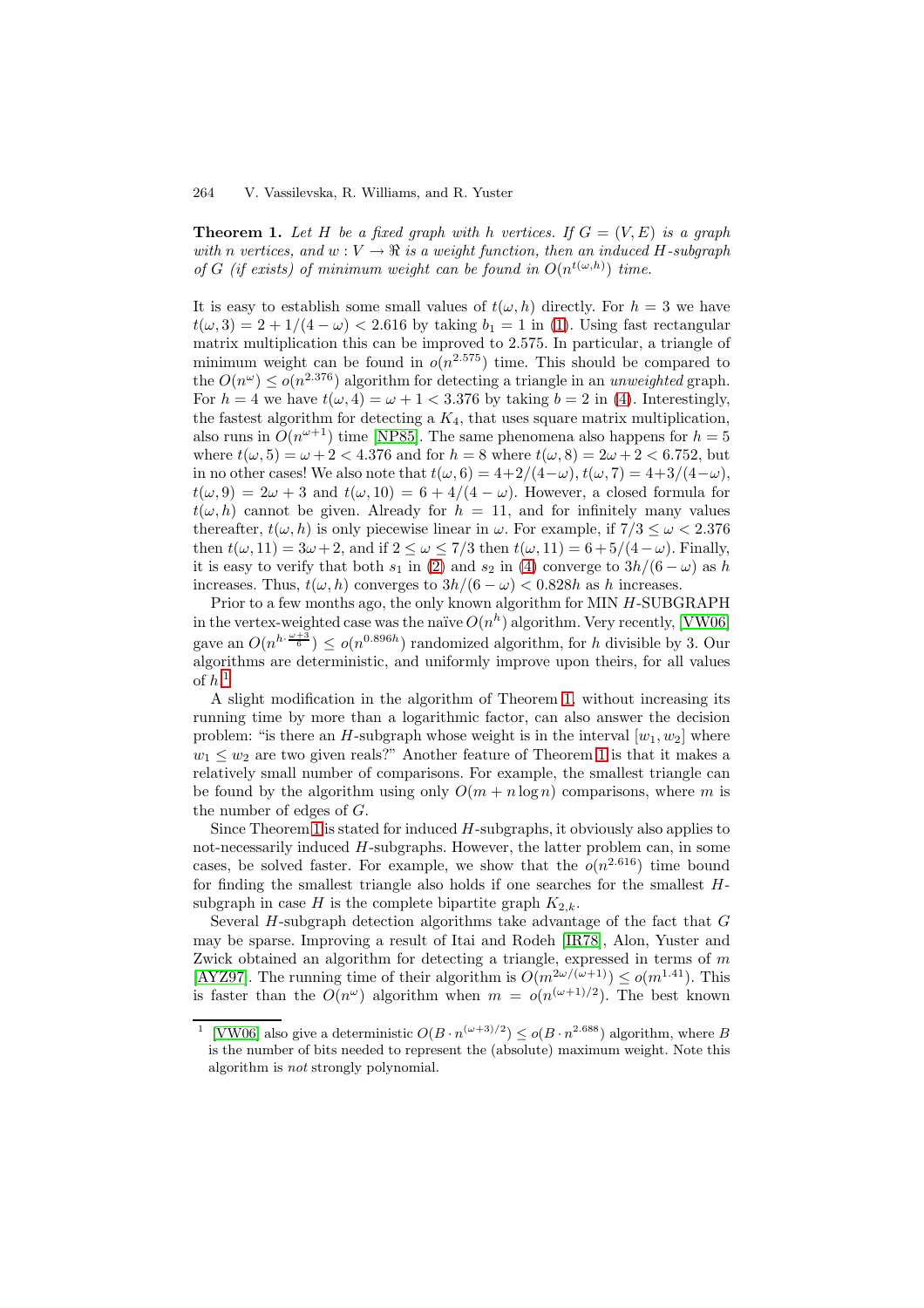running times in terms of m for  $H = K_k$  when  $k \geq 4$  are given in [EG04]. Sparseness can also be used to obtain faster algorithms for the vertex-weighted MIN H-SUBGRAPH problem. The triangle algorithm of [VW06] extends to a randomized  $O(m^{1.46})$  algorithm. We prove:

**Theorem 2.** If  $G = (V, E)$  is a graph with m edges and no isolated [vertices](#page-11-3), and  $w: V \to \mathbb{R}$  is a weight function, then a triangle of G with minimum weight (if exists) can be found in  $O(m^{(18-4\omega)/(13-3\omega)}) \leq o(m^{1.45})$  [time.](#page-11-0)

<span id="page-3-4"></span>We now turn to edge-weighted graphs. An  $O(m^{2-1/[k/2]})$  time algorithm for detecting the existence of a cycle of length  $k$  is given in [AYZ97]. A small improvement was obtained later in [YZ04]. However, the algorithms in both papers fail when applied to edge-weighted graphs. Using the *color coding* method, together with several additional ideas, we obtain a randomized  $O(m^{2-1/[k/2]})$  time algorithm in the edge-weighted case, and an  $O(m^{2-1/\lceil k/2 \rceil} \log n)$  $O(m^{2-1/\lceil k/2 \rceil} \log n)$  $O(m^{2-1/\lceil k/2 \rceil} \log n)$  deterministic algorithm.

**Theorem 3.** Let  $k \geq 3$  be a fixed integer. If  $G = (V, E)$  is a graph with m edges and no isolated vertices, and  $w : E \to \mathbb{R}$  is a weight function, then a minimum weight cycle of length k, if exists, can be found with high probability in  $O(m^{2-1/\lceil k/2 \rceil})$  time, and deterministically in  $O(m^{2-1/\lceil k/2 \rceil} \log n)$  time.

<span id="page-3-2"></span>In a recent result of Chan [Ch05] it is shown that the distance product of two  $n \times n$  matrices with real entries can be computed in  $O(n^3/\log n)$  time (again, reals are only allowed to be compared or added). [VW06] showed how to reduce the MIN H-SUBGRAPH problem in edge-weighted graphs to the problem of computing a distance prod[uct. \(T](#page-11-11)he third author independently proved this as well.)

**Theorem 4 ([VW06]).** Let H be a fixed graph [with](#page-11-0) h vertices. If  $G = (V, E)$ is a graph with n vertices, and  $w : E \to \mathbb{R}$  is a weight function, then an induced H-subgraph of G (if exists) of minimum weight can be found in  $O(n^h/\log n)$ time.

<span id="page-3-3"></span>We can strengt[hen](#page-11-0) [the](#page-11-0) above result considerably, in the case where  $H$  is a cycle. For (not-necessarily induced) cycles of fixed length we can combine distance products with the color coding method and obtain:

**Theorem 5.** Let k be a fixed positive integer. If  $G = (V, E)$  is a graph with n vertices, and  $w : E \to \mathbb{R}$  is a weight function, a minimum weight cycle with k vertices (if exist) can be found, with high probability, in  $O(n^3/\log n)$  time.

<span id="page-3-0"></span>In fact, the proof of Theorem 5 shows that a minimum weight cycle with  $k =$  $o(\log \log n)$  vertices can be found in (randomized) sub-cubic time.

Finally, we consider the related problem of finding a certain chromatic Hsubgraph in an edge-colored graph. We consider the two extremal chromatic cases. An H-subgraph of an e[dge](#page-3-0)-colored graph is called rainbow if all the edges have distinct colors. It is called *monochromatic* if all the edges have the same color. Many combinatorial problems are concerned with the existence of rainbow and/or monochromatic subgraphs.

<span id="page-3-1"></span>We obtain a new algorithm that finds a rainbow  $H$ -subgraph, if it exists.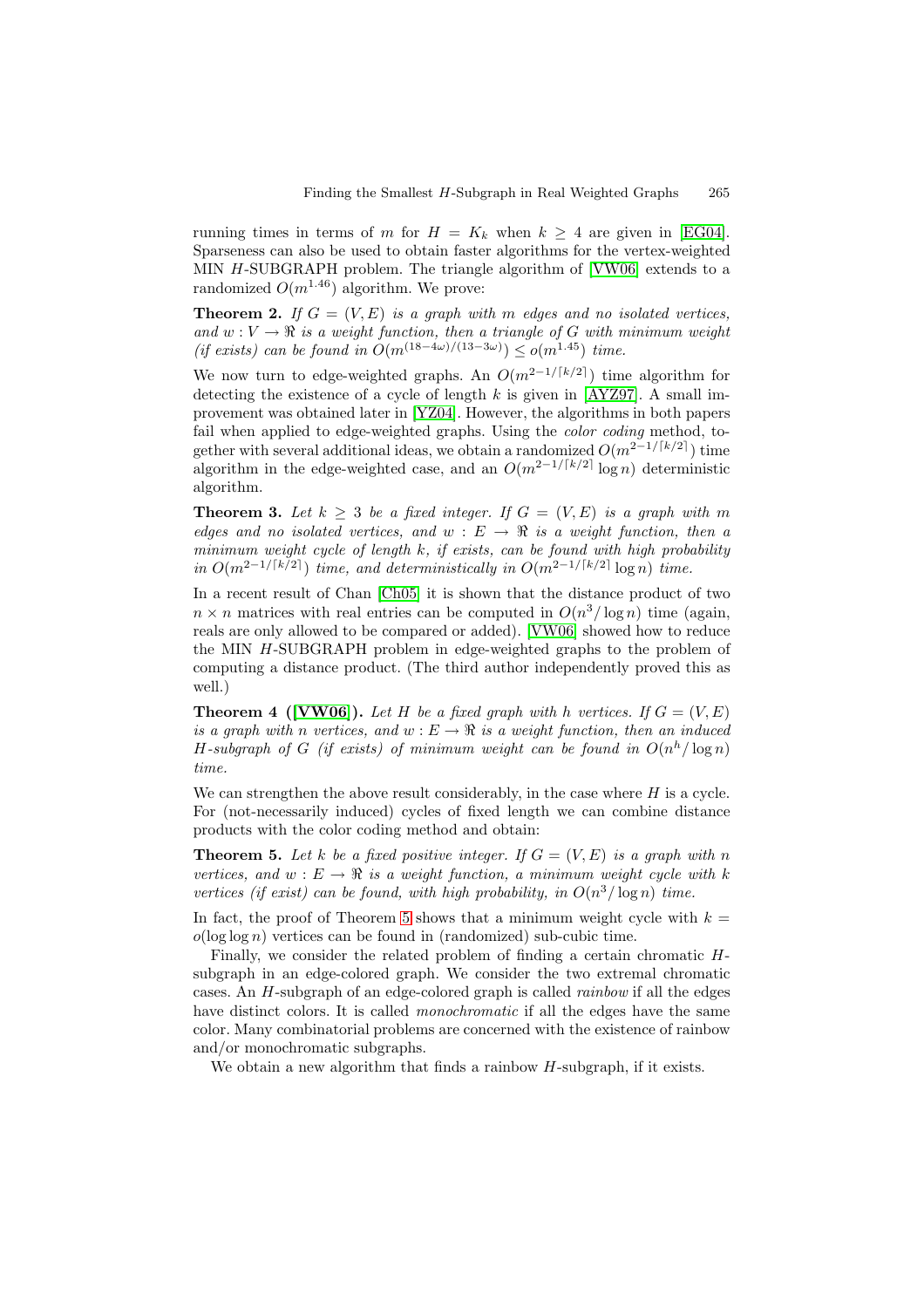**Theorem 6.** Let H be a fixed graph with  $3k + j$  vertices,  $j \in \{0, 1, 2\}$ . If  $G =$  $(V, E)$  is a graph with n vertices, and  $c : E \to C$  is an edge-coloring, then a rainbow H-subgraph of G (if exists) can be found in  $O(n^{\omega k+j} \log n)$  time.

The running time in Theorem 6 matches, up to a logarithmic factor, the running time of the induced H-subgraph detection problem in (uncolored) graphs.

We obtain a new algorithm that finds a monochromatic H-subgraph, if it exists. For fixed  $H$ , the running time of our algorithm matches the running time of the (uncolored) H-subgrap[h d](#page-3-1)etection problem, except for the case  $H = K_3$ .

<span id="page-4-0"></span>**Theorem 7.** Let H be a fixed connected graph with  $3k + j$  vertices,  $j \in \{0, 1, 2\}$ . If  $G = (V, E)$  is a graph with n vertices, and  $c : E \to C$  is an edge-coloring, then a monochromatic H-subgraph of G (if exists) can be found in  $O(n^{\omega k+j})$ time, unless  $H = K_3$ . A monochromatic triangle can be found in  $O(n^{(3+\omega)/2}) \le$  $o(n^{2.688})$  time.

Due to space limitation, the proofs of Theorems 6 and 7 will appear in the journal version of this paper.

The rest of this paper is organized as follows. In Section 2 we focus on vertexweighted graphs, describe the algorithms proving Theorems 1 and 2, and some of their consequences. Section 3 considers edge-w[eig](#page-3-1)hted [g](#page-4-0)raphs and contains the algorithms proving Theorems 3, 4 and 5. The final section contains some concluding remarks and open problems.

## **2 Minimal** *H***-Subgraph[s](#page-3-2) [of](#page-3-3) Re[al](#page-3-0) Vertex-Weighted Graphs**

In the proof of Theorem 1 it would be convenient to assume that  $H = K_h$  is a clique on  $h$  vertices. The proof for all other induced subgraphs with  $h$  vertices is only slightly more cumbersome, but essentially the same.

Let  $G = (V, E)$  be a graph with real vertex weights, and assume  $V =$  $\{1,\ldots,n\}$ . For two posit[ive](#page-1-3) integers a, b, the adjacency system  $A(G, a, b)$  is the 0-1 matrix defined as follows. Let  $S_x$  be the set of all  $\binom{n}{x}$  x-subsets of vertices. The weight  $w(U)$  of  $U \in S_x$  is the sum of the weights of its elements. We sort the elements of  $S_x$  according to their weights. This requires  $O(n^x \log n)$  time, assuming x is a constant. Thus,  $S_x = \{U_{x,1}, \ldots, U_{x,(x)}\}$  where  $w(U_{x,i}) \leq w(U_{x,i+1})$ . The matrix  $A(G, a, b)$  has its rows indexed by  $S_a$ . More precisely, the j'th row is indexed by  $U_{a,j}$ . The columns are indexed by  $S_b$  where the j'th column is indexed by  $U_{b,j}$ . We put  $A(G, a, b)[U, U'] = 1$  if and only if  $U \cup U'$  induces a  $K_{a+b}$ in G (this implies that  $U \cap U' = \emptyset$ ). Otherwise,  $A(G, a, b)[U, U'] = 0$ . Notice that the construction of  $A(G, a, b)$  requires  $O(n^{a+b})$  time.

For positive integers  $a, b, c$ , so that  $a + b + c = h$ , consider the Boolean product  $A(G, a, b, c) = A(G, a, b) \times A(G, b, c)$ . For  $U \in S_a$  and  $U' \in S_c$  for which  $A(G, a, b, c)[U, U'] = 1$ , define their smallest witness  $\delta(U, U')$  to be the smallest element  $U'' \in S_b$  for which  $A(G, a, b)[U, U''] = 1$  and also  $A(G, b, c)[U'', U'] = 1$ . For each  $U \in S_a$  and  $U' \in S_c$  with  $A(G, a, b, c)[U, U'] = 1$  and with  $U \cup U'$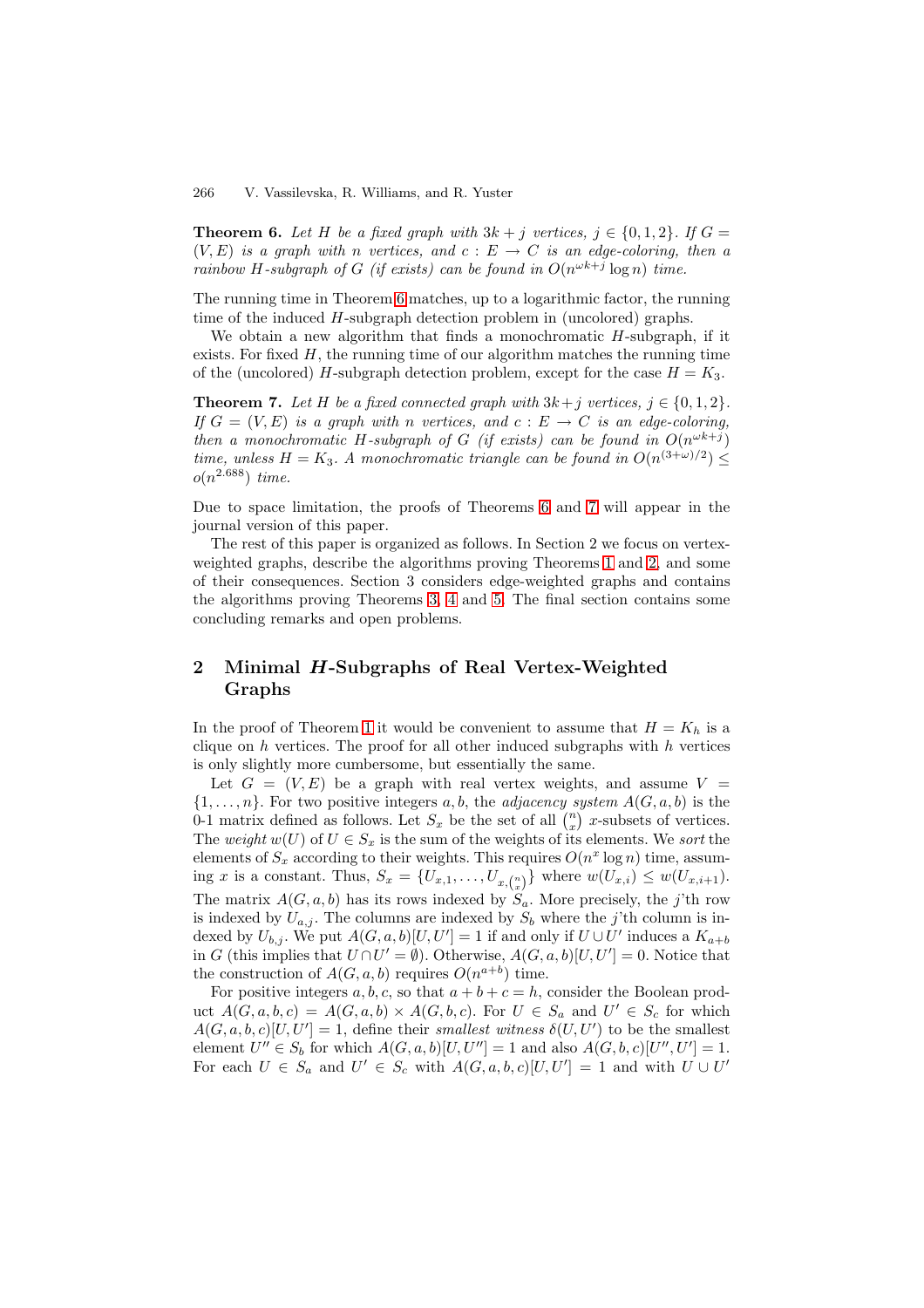inducing a  $K_{a+c}$ , if  $U'' = \delta(U, U')$  then  $U \cup U' \cup U''$  induces a  $K_h$  in G whose weight is the smallest of all the  $K_h$  copies of G that contain  $U\cup U'$ . This follows from the fact that  $S_b$  is sorted. Thus, by computing the smallest witnesses of all plausible pairs  $U \in S_a$  and  $U' \in S_c$  we can find a  $K_h$  in G with minimum weight, if it exists, or else determine that  $G$  does not have  $K_h$  as a subgraph.

Let  $A = A_{n_1 \times n_2}$  and  $B = B_{n_2 \times n_3}$  be two 0-1 matrices. The smallest witness matrix of AB is the matrix  $W = W_{n_1 \times n_3}$  defined as follows.  $W[i, j] = 0$ if  $(AB)[i,j] = 0$ . Otherwise,  $W[i,j]$  is the smallest index k so that  $A[i,k] =$  $B[k,j] = 1.$  Let  $f(n_1, n_2, n_3)$  be the time required to compute the smallest witness matrix of the product of an  $n_1 \times n_2$  matrix by an  $n_2 \times n_3$  matrix. Let  $h \geq 3$ be a fixed positive integer. For all possible choices of positive integers  $a, b, c$  with  $a + b + c = h$  denote

<span id="page-5-0"></span>
$$
f(h, n) = \min_{a+b+c=h} f(n^a, n^b, n^c).
$$

Clearly, the time to sort  $S_b$  and to construct  $A(G, a, b)$  and  $A(G, b, c)$  is overwhelmed by  $f(n^a, n^b, n^c)$ . It follows from the above discussion that:

**Lemma 1.** Let  $h \geq 3$  be a fixed positive integer and let G be a graph with n vertices, each having a real weight. A  $K_h$ -subgraph of G with minimum weight, if exists, can be found in  $O(f(h,n))$  time. Furthermore, if  $f(n^a, n^b, n^c) = f(h,n)$  then the number of comparisons needed to find a minimum weight  $K_h$  is  $O(n^b \log n +$  $z(G, a+c)$ ) where  $z(G, a+c)$  is the number of  $K_{a+c}$  in G.

In fact, if  $b \geq 2$ , the number of comparisons in Lemma 1 can be reduced to only  $O(n^b + z(G, a + c))$ . Sorting  $S_b$  reduces to sorting the sums  $X + X + \ldots + X$  $(X$  repeated b times) of an n-element set of reals X. Fredman showed in [Fr76a] that this can be achieved with only  $O(n^b)$  comparisons.

A simple randomized algorithm for computing (not [nec](#page-5-0)essarily first) witnesses for Boolean matrix multiplication, in essentially the same time required to perform the product, is given by Seidel [Sei95]. His algorithm was derandom[ized by](#page-11-12) Alon and Naor [AN96]. However, computing the matrix of first witnesses seems to be a more difficult problem. Improving an earlier algorithm of Bender et al. [BFPSS05], Kowaluk and Lingas [KL05] show that  $f(3, n) = O(n^{2+1/(4-\omega)}) \le$  $o(n^{2.616})$ . This already yields the c[ase](#page-11-13)  $h = 3$  in Theorem 1. We will need to extend and gen[eralize](#page-10-1) the method from [KL05] in order to obtain upper bounds for  $f(h,n)$ . Our extension will enable us to answer more general queries such as " is there a  $K_h$  whose weight is wi[thin a](#page-11-15) given weight interval?"

**Proof of Theorem 1.** Let  $h \geq 3$  be a fixed integer. Sup[pos](#page-1-3)e  $a, b, c$  are three positive integers with  $a+b+c=h$  and s[uppose](#page-11-15) that  $0 < \mu \leq b$  is a real parameter. For two 0-1 matrices  $A = A_{n^a \times n^b}$  and  $B = B_{n^b \times n^c}$  the  $\mu$ -split of A and B is obtained by splitting the columns of  $A$  and the rows of  $B$  into consecutive parts of size  $\lceil n^{\mu} \rceil$  or  $\lceil n^{\mu} \rceil$  [eac](#page-1-3)h. In the sequel we ignore floors and ceilings whenever it does not affect the asymptotic nature of our results. This defines a partition of A into  $p = n^{b-\mu}$  rectangular matrices  $A_1, \ldots, A_p$ , each with  $n^a$  rows and  $n^{\mu}$ columns, and a partition of B into p rectangular matrices  $B_1, \ldots, B_p$ , each with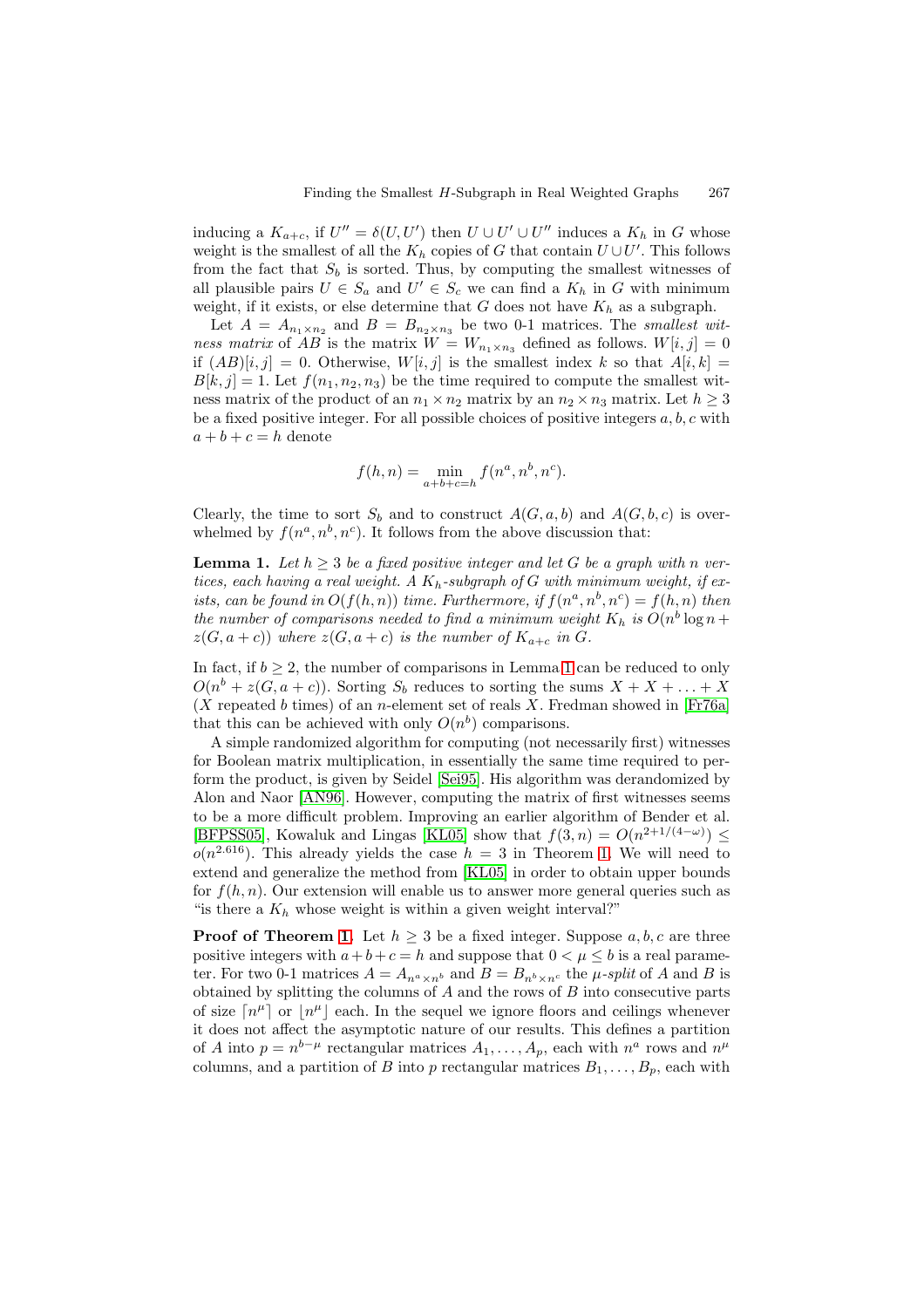#### 268 V. Vassilevska, R. Williams, and R. Yuster

 $n^{\mu}$  rows and  $n^{c}$  columns. Let  $C_{i} = A_{i}B_{i}$  for  $i = 1, ..., p$ . Notice that each element of  $C_i$  is a nonnegative integer of value at most  $n^{\mu}$  and that  $AB = \sum_{i=1}^{p} C_i$ . Given the  $C_i$ , the smallest witness matrix W of the product AB can be computed as follows. To determine  $W[i,j]$  we look for the smallest index r for which  $C_r[i,j] \neq 0$ . If no such r exists, then  $W[i,j] = 0$ . Otherwise, having found r, we now look for the smallest index k so that  $A_r[i,k] = A_r[k,j] = 1$ . Having found k we clearly have  $W[i, j] = (r - 1)n^{\mu} + k$ .

We now determine a choice of parameters  $a, b, c, \mu$  so that the time to compute  $C_1, \ldots, C_p$  and the time to compute the first witnesses matrix W, is  $O(n^{t(\omega, h)})$ . By Lemma 1, this suffices in order to prove the theorem. We will only consider  $\mu \leq \min\{a, b, c\}$ . Taking larger values of  $\mu$  results in worse running times. The rectangular product  $C_i$  can be computed by performing  $O(n^{a-\mu}n^{c-\mu})$  products of square matrices of order  $n^{\mu}$ . Thus, the time required to compute  $C_i$  is

$$
O(n^{a-\mu}n^{c-\mu}n^{\omega\mu}) = O(n^{a+c+(\omega-2)\mu}).
$$

Since there are p such products, and since each of the  $n^{a+c}$  witnesses can be computed in  $O(p + n^{\mu})$  time, the overall running time is

$$
O(pn^{a+c+(\omega-2)\mu} + n^{a+c}(p+n^{\mu})) = O(n^{h-(3-\omega)\mu} + n^{h-\mu} + n^{h-b+\mu})
$$
  
= 
$$
O(n^{h-(3-\omega)\mu} + n^{h-b+\mu}).
$$
 (6)

<span id="page-6-0"></span>Optimizing on  $\mu$  we get  $\mu = b/(4 - \omega)$ . Thus, if, indeed,  $b/(4 - \omega) \le \min\{a, c\}$ then the time needed to find W is  $O(n^{h-b+b/(4-\omega)})$ . Of course, we would like to take  $b$  as large as possible under these constraints. Let, therefore,  $b_1$  be the largest integer b so that  $b/(4 - \omega) \leq \lfloor (h - b)/2 \rfloor$ . For such a  $b_1$  we can take  $a = |(h - b_1)/2|$  and  $c = [(h - b_1)/2]$  and, indeed,  $\mu \le \min\{a, c\}$ . Thus, (6) gives that the running time to compute  $W$  is

$$
O(n^{h-b_1+b_1/(4-\omega)}).
$$

This justifies  $s_1$  appearing in (2) in the definition of  $t(\omega, h)$ . There may be ca[ses](#page-6-0) where we can do better, whenever  $b/(4 - \omega) > \min\{a, c\}$ . We shall only consider the cases where  $a = \mu = |(h - b)/2| \leq b$  (other cases result in worse running times). In this case  $c = \lfloor (h - b)/2 \rfloor$  and, using (6), the running time is

$$
O(n^{h-(3-\omega)\lfloor\frac{h-b}{2}\rfloor}+n^{h-b+\lfloor\frac{h-b}{2}\rfloor}).
$$

This justifies  $s_2$  appearing in (4) in the defin[iti](#page-6-0)on of  $t(\omega, h)$ . Since  $t(\omega, h)$  $\min\{s_1, s_2\}$  we have proved that W can be computed in  $O(n^{t(\omega,h)})$  time.

As can be seen from Lemma 1 and the remark following it, the number of comparisons that the algorithm pe[rfo](#page-1-1)rms is relatively small. For example, in the case  $h = 3$  we have  $a = b = c = 1$  and hence the number of comparisons is  $O(n \log n + m)$ . In all the three cases  $h = 4, 5, 6$  the value  $b = 2$  yields  $t(\omega, h)$ . Hence, the number of comp[ari](#page-5-0)sons is  $O(n^2)$  for  $h = 4$ ,  $O(n^2 + mn)$  for  $h = 5$ and  $O(n^2 + m^2)$  for  $h = 6$ .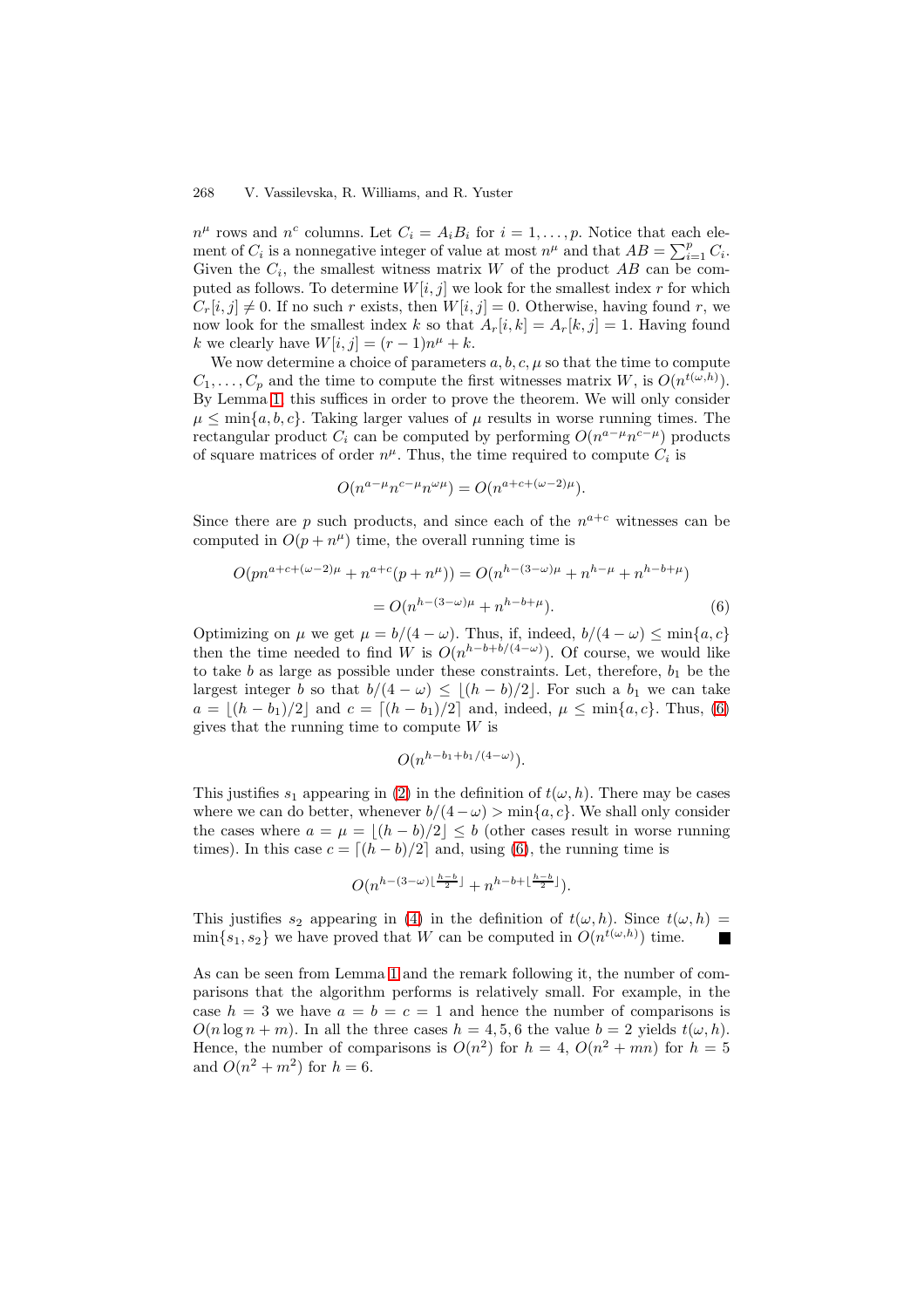Suppose  $w : \{1, \ldots, n^b\} \to \Re$  so that  $w(k) \leq w(k+1)$ . The use of the  $\mu$ -split in the proof of Theorem 1 enables us to determine, for each  $i, j$  and for a real interval  $I(i,j)$ , whether or not there exists an index k so that  $A[i,k] = B[k,j] = 1$  and  $w(k) \in I(i, j)$ . This is done by performing a binary search within the  $p = n^{b-\mu}$ matrices  $C_i, \ldots, C_p$ . The running time in (6) only increases by a log *n* factor. We therefore obtain the [fol](#page-1-3)lowing corollary.

**Corollary 1.** Let H be a fixed graph with h vertices, and let  $I \subset \mathbb{R}$ . If  $G =$  $(V, E)$  is a graph with n vertices, and  $w : V \to \mathbb{R}$  is a weight function, then, deciding whether G contains an induced [H](#page-6-0)-subgraph with total weight in I can be done  $O(n^{t(\omega,h)} \log n)$  time.

**Proof of Theorem 2.** We partition the vertex set V into two parts  $V = X \cup Y$ according to a parameter  $\Delta$ . The vertices in X have degree at most  $\Delta$ . The vertices in Y have degree larger than  $\Delta$ . Notice that  $|Y| < 2m/\Delta$ . In  $O(m\Delta)$ time we can scan all triangles that contain a vertex from  $X$ . In particular, we can find a smallest trian[gle](#page-3-4) containing a vertex from  $X$ . By Theorem 1, a smallest triangle induced by Y can be found in  $O((m/\Delta)^{t(\omega,3)}) = O((m/\Delta)^{2+1/(4-\omega)})$ time. Therefore, a smallest triangle in  $G$  can be found in

$$
O\left(m\Delta + \left(\frac{m}{\Delta}\right)^{2+1/(4-\omega)}\right)
$$

time. By choosing  $\Delta = m^{(5-\omega)/(13-3\omega)}$  the result follows.

The results in Theorems 1 and 2 are useful not only for real vertex weights, but also when the weights are large integers. Consider, for example, the graph parameter  $\beta(G, H)$ , the H edge-covering number of G. We define  $\beta(G, H) = 0$ if G has no H-subgraph. Otherwise,  $\beta(G, H)$  is the maximum number of edges incident with an H-subgr[ap](#page-1-3)h of [G](#page-3-4). To determine  $\beta(G, K_k)$  we assign to each vertex a weight equal to its degree. We now use the algorithm of Theorem 1 to find the maximum weighted  $K_k$ . If the weight of the maximum weighted  $K_k$  is w, then  $\beta(G, K_k) = w - {k \choose 2}$ . In particular,  $\beta(G, K_k)$  can be computed in  $O(n^{t(\omega, k)})$ time.

Finally, we note that Theorems 1 and 2 apply also when the weight [of](#page-1-3) an H-subgraph is not necessarily defined as the sum of the weights of its vertices. Suppose that the weight of a triangle  $(x, y, z)$  is defined by a function  $f(x, y, z)$ that is monotone in each variable separately. For example, we may consider  $f(x, y, z) = xyz$ ,  $f(x, y, z) = xy + xz + yz$  $f(x, y, z) = xy + xz + yz$  $f(x, y, z) = xy + xz + yz$  [et](#page-3-4)c. Assuming that  $f(x, y, z)$  can be computed in constant time given  $x, y, z$ , it is easy to modify Theorems 1 and 2 to find a triangle whose weight is minimal with respect to f in  $O(n^{2+1/(4-\omega)})$ time and  $O(m^{(18-4\omega)/(13-3\omega)})$  time, respectively.

We conclude this section with the following proposition.

**Proposition 1.** If  $G = (V, E)$  is [a](#page-3-4) graph with n vertices, and  $w : V \to \mathbb{R}$  is a weight function, then a (not necessarily induced) minimum weight  $K_{2,k}$ -subgraph can be found in  $O(n^{2+1/(4-\omega)})$ .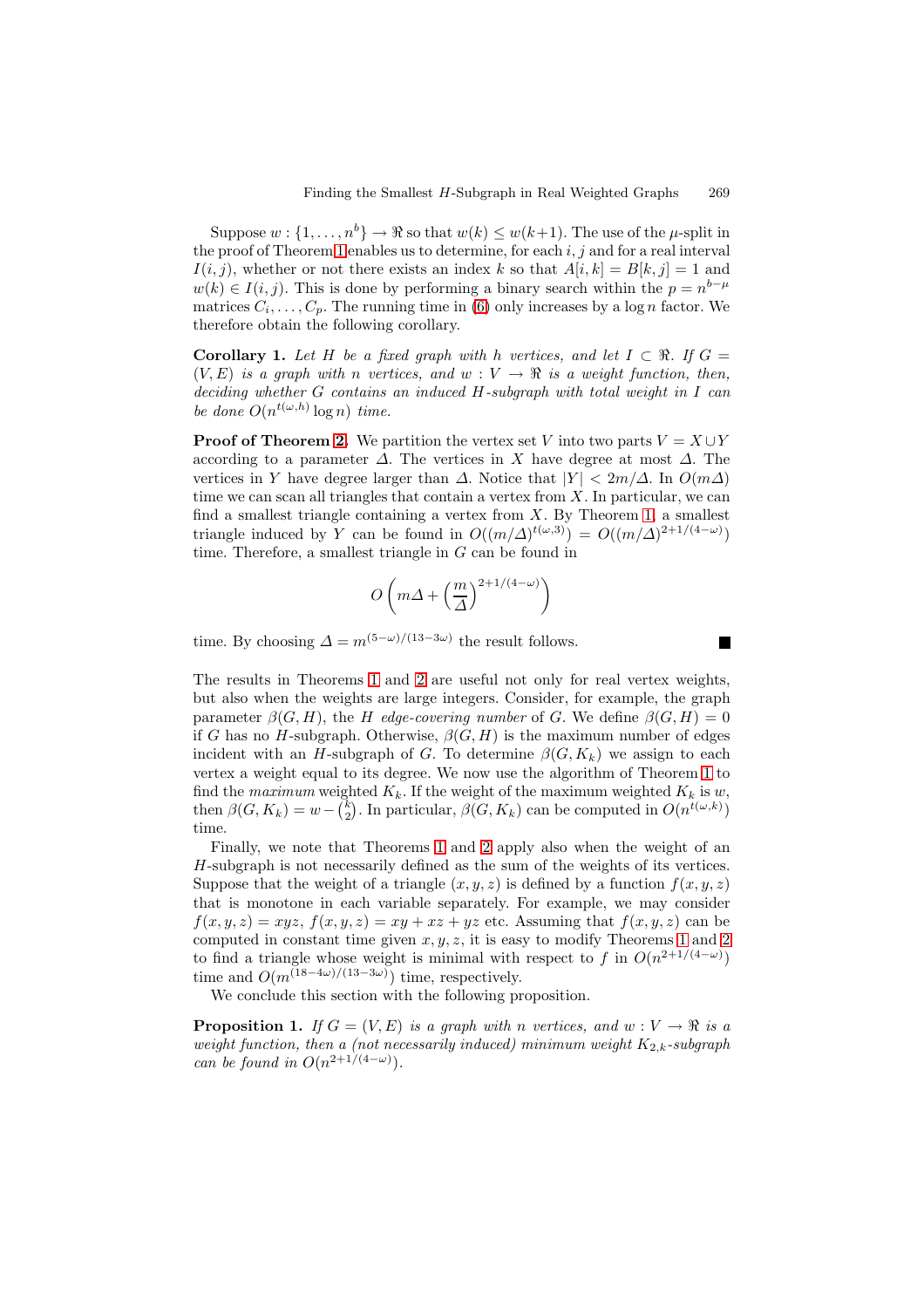#### 270 V. Vassilevska, R. Williams, and R. Yuster

*Proof.* To find the smallest  $K_{2,k}$  we simply need to find, for any two vertices  $i, j$ , the first k smallest weighted vertices  $v_1, \ldots, v_k$  so that each  $v_i$  is a common neighbor of i and j. As in Lemma 1, this reduces to finding the first k smallest witnesses of a 0-1 matrix product. A simple modification of the algorithm in Theorem 1 achieves this goal in the same running time (recall that  $k$  is fixed).

## **3 Minimal** *H***-Subgraph[s](#page-5-0) [o](#page-5-0)f Real Edge-Weighted Graphs**

Given a [ver](#page-1-3)tex-colored graph G with n vertices, an  $H$ -subgraph of G is called *colorful* if each vertex of  $H$  has a distinct color. The *color coding* method presented in [AYZ95] is based upon two important facts. The first one is that, in many cases, finding a colorful  $H$ -subgraph is easier than finding an  $H$ -subgraph in an uncolored graph. The second one is that in a random vertex coloring with  $k$  colors, an  $H$ -subgraph with  $k$  vertices becomes colorful with probability  $k!/k^k > e^{-k}$  [and,](#page-10-0) furthermore, there is a derandomization technique that constructs a family of not too many colorings, so that each H-subgraph is colorful in at least one of the colorings. The derandomization technique, described in  $[AYZ95]$ , constructs a family of colorings of size  $O(\log n)$  whenever k is fixed.

By the color coding method, in order to prove Theorem 3, it suffices to prove that, *given* a coloring of the vertices of the graph with  $k$  colors, a colorful cycle of length k of minimum weight (if exists) can be found in  $O(m^{2-1/[k/2]})$  time.

**[Proof](#page-10-0) [o](#page-10-0)f Theorem 3.** Assume that the vertices of G are colored with the colors  $1,\ldots,k$ . We first show that for each vertex u, a minimum [wei](#page-3-2)ght colorful cycle of length k that passes through u can be found in  $O(m)$  time. For a permutation  $\pi$ of  $1,\ldots,k$ , we show that a minimum weight cycle of the form  $u = v_1, v_2,\ldots,v_k$ in which the color of  $v_i$  $v_i$  is  $\pi(i)$  can be found in  $O(m)$  time. Without loss of generality, assume  $\pi$  is the identity. For  $j = 2, \ldots, k$  let  $V_j$  be the set of vertices whose color is j so that there is a path from u to  $v \in V_j$  colored consecutively by the colors  $1, \ldots, j$ . Let  $S(v)$  be the set of vertices of such a path with minimum possible weight. Denote this weight by  $w(v)$ . Clearly,  $V_j$  can be created from  $V_{j-1}$  in  $O(m)$  time by examining the neighbors of each  $v \in V_{j-1}$  colored with j. Now, let  $w_u = \min_{v \in v_k} w(v) + w(v, u)$ . Thus,  $w_u$  is the minimum weight of a cycle passing through  $u$ , of the desired form, and a cycle with this weight can be retrieved as well.

We prove the theorem when k is even. The odd case is similar. Let  $\Delta = m^{2/k}$ . There are at most  $2m/\Delta = O(m^{1-2/k})$  vertices with degree at least  $\Delta$ . For each vertex u with degree at least  $\Delta$  we find a minimum weight colorful cycle of length k that passes through u. This can be done in  $O(m^{2-2/k})$  time. It now suffices to find a minimum weight colorful cycle of length k in the subgraph  $G'$  of G induced by the vertices with maximum degree less than  $\Delta$ . Consider a permutation  $\pi$  of  $1, \ldots, k$ . For a pair of vertices  $x, y$ , let  $S_1$  be the set of all paths of length  $k/2$  colored consecutively by  $\pi(1), \ldots, \pi(k/2), \pi(k/2+1)$ . There are at most  $m\Delta^{k/2-1} = m^{2-2/k}$ such paths and they can be found using the greedy algorithm in  $O(m^{2-2/k})$  time. Similarly, let  $S_2$  be the set of all paths of length  $k/2$  colored consecutively by  $\pi(k/2+1),\ldots,\pi(k),\pi(1)$ . If u, v are endpoints of at least one path in  $S_1$  then let  $f_1({u,v})$  be the minimum weight of such a path. Similarly define  $f_2({u,v})$ . We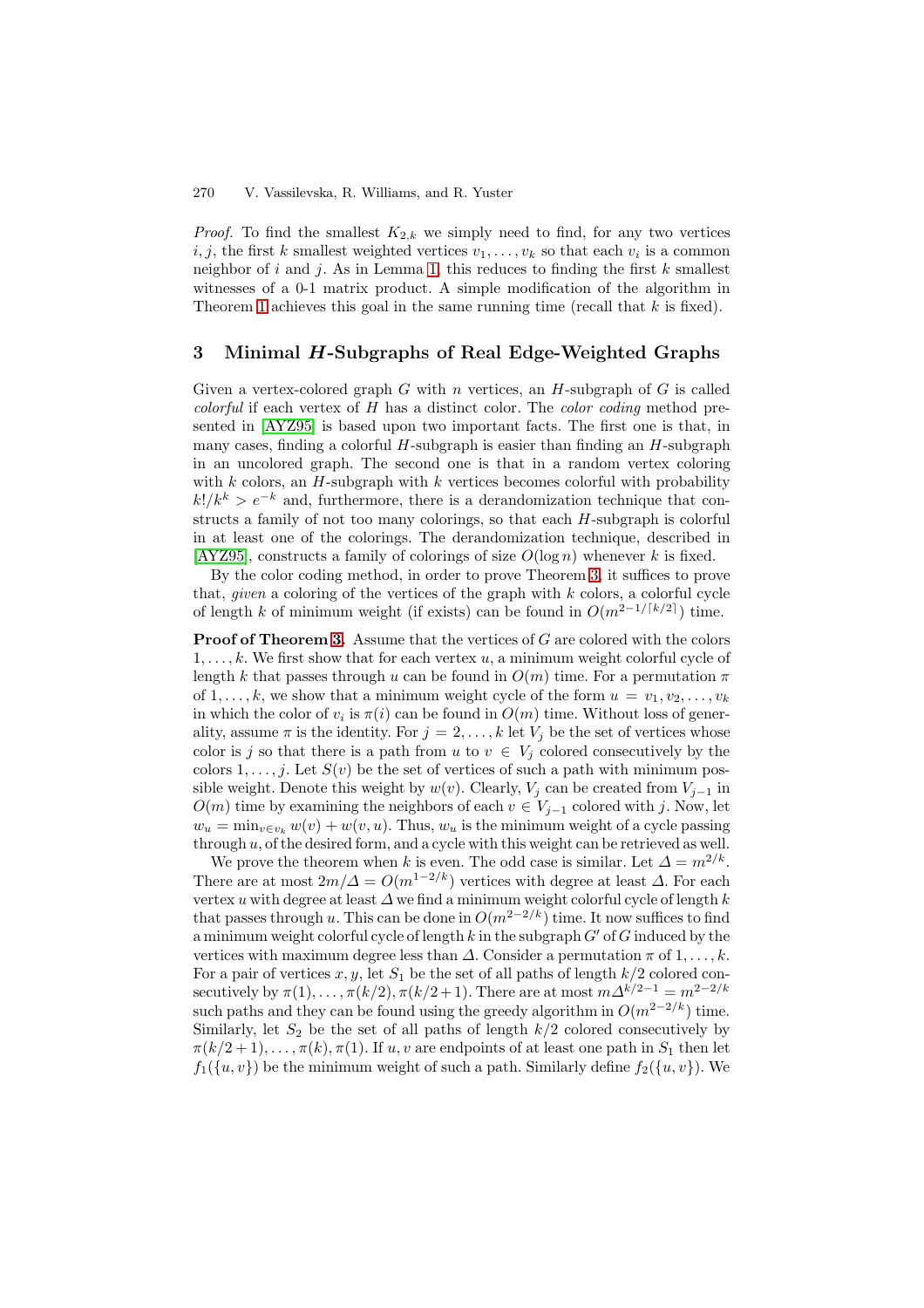can therefore find, in  $O(m^{2-2/k})$  a pair u, v (if exists) so that  $f_1({u,v})+f_2({u,v})$ is minimized. By performing this procedure for each permutation, we find a minimum weight colorful cycle of length  $k$  in  $G'$ .

Let  $A=A_{n_1\times n_2}$  and  $B=B_{n_2\times n_3}$  be two matrices with entries in  $\Re\cup\infty$ . The distance product  $C = A \star B$  is an  $n_1 \times n_3$  matrix with  $C[i, j] = \min_{k=1..., n_2} A[i, k] +$  $B[k,j]$ . Clearly, C can be computed in  $O(n_1n_2n_3)$  time in the addition-comparison model. However, Fredman showed in [Fr76] that the distance product of two square matrices of order n can be performed in  $O(n^3(\log \log n/\log n)^{1/3})$  time. Following a sequence of improvements over Fredman's result, Chan gave an  $O(n^3/\log n)$  time algorithm for distance products. By partitioning the matrices into blocks it is obvious that Chan's alg[orithm](#page-11-16) computes the distance product of an  $n_1 \times n_2$  matrix and an  $n_2 \times n_3$  matrix in  $O(n_1 n_2 n_3 / \log \min\{n_1, n_2, n_3\})$  time. Distance products can be used to solve the MIN H-SUBGRAPH problem in edge weighted graphs.

**Proof of Theorem 4.** We prove the theorem for  $H = K_h$ . The proof for other induced  $H$ -subgraphs is essentially the same. Partition  $h$  into a sum of three positive integers  $a + b + c = h$ . Let  $S_a$  be the set of all  $K_a$ -subgraphs of G. Notice that  $|S_a| < n^a$  and that each  $U \in S_a$  is an a-set. Similarly define  $S_b$ and  $S_c$ . We define A [to](#page-3-3) be the matrix whose rows are indexed by  $S_a$  and whose columns are indexed by  $S_b$ . The entry  $A[U, U']$  is defined to by  $\infty$  if  $U \cup U'$  does not induce a  $K_{a+b}$ . Otherwise, it is defined to be the sum of the weights of the edges induced by  $U \cup U'$ . We define B to be the matrix whose rows are indexed by  $S_b$  and whose columns are indexed by  $S_c$ . The entry  $A[U, U']$  is defined to by  $\infty$  if  $U \cup U'$  does not induce a  $K_{b+c}$ . Otherwise, it is defined to be the sum of the weights of the edges induced by  $U \cup U'$  with at least one endpoint in U'. Notice the difference in the definitions of A and B. Let  $C = A \star B$ . The time to compute C using Chan's algorithm is  $O(n^h/\log n)$ . Now, for each  $U \in S_a$  and  $U' \in S_c$  so that  $U \cup U'$  induces a  $K_{a+c}$ , let  $w(U, U')$  be the sum of the weights of the edges with one endpoint in U and the other in U' plus the value of  $C[U, U']$ . If  $w(U, U')$  is finite then it is the weight of the smallest  $K_h$  that contains  $U \cup U'$ . Otherwise, no  $K_h$  contains  $U \cup U'$ .

The weighted DENSE  $k$ -SUBGRAPH problem (see, e.g., [FKP01]) is to find a  $k$ -vertex subgraph with maximum total edge weight. A simple modification of the algorithm of Theorem 4 solves this problem in  $O(n^k/\log n)$  time. To our knowledge, this is the first non-trivial algorithm for this problem. Note that the maximum total weight of a  $k$ -subgraph can potentially b[e much l](#page-11-17)arger than a k-clique's total weight.

**Proof of Theorem 5.** W[e](#page-3-3) [u](#page-3-3)se the color coding method, and an idea similar to Lemma 3.2 in [AYZ95]. Given a coloring of the vertices with  $k$  colors, it suffices to show how to find the smallest colorful path of length  $k - 1$  connecting any pair of vertices in  $2^{O(k)}n^3/\log n$  time. It will be convenient to assume that k is a power of two, a[nd](#page-3-0) use recursion. Let  $C_1$  be a set of  $k/2$  distinct colors, and let  $C_2$  be [the com](#page-10-0)plementary set of colors. Let  $V_i$  be the set of vertices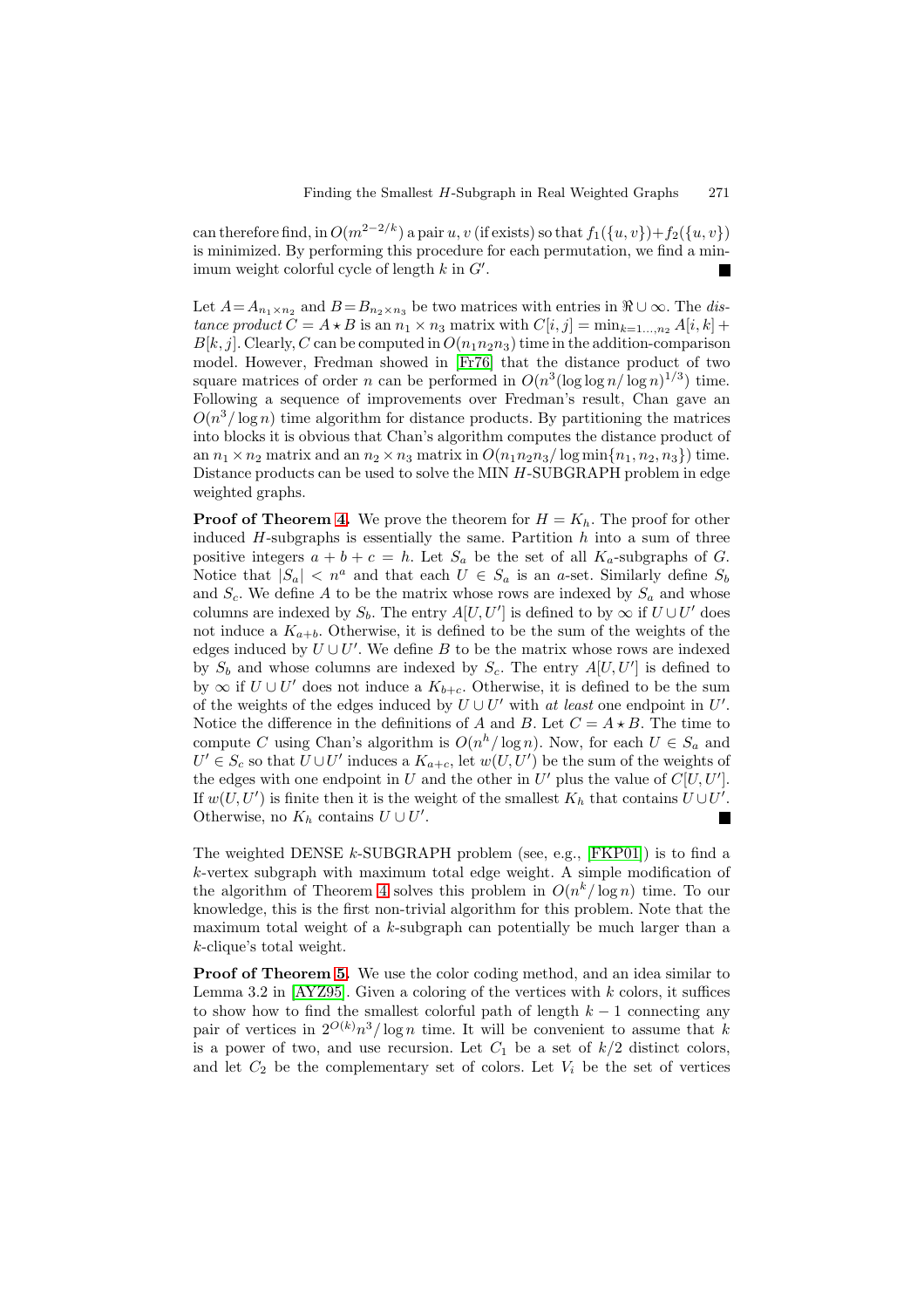#### 272 V. Vassilevska, R. Williams, and R. Yuster

colored by colors from  $C_i$  for  $i = 1, 2$ . Let  $G_i$  be the subgraph induced by  $V_i$ . Recursively find, for each pair of vertices in  $G_i$ , the minimum weight colorful path of length  $k/2-1$ . We record this information in matrices  $A_1, A_2$ , where the rows and columns of  $A_i$  are indexed by  $V_i$ . Let B be the matrix whose rows are indexed by  $V_1$  and whose columns are indexed by  $V_2$  where  $B[u, v] = w(u, v)$ . The distance product  $D_{C_1,C_2} = (A_1 \star B) \star A_2$  gives, for each pair of vertices of G, all shortest paths of length  $k-1$  where the first  $k/2$  vertices are colored by colors from  $C_1$  and the last  $k/2$  vertices are colored by colors from  $C_2$ . By considering all  $\binom{k}{k/2} < 2^k$  possible choices for  $(C_1, C_2)$ , and computing  $D_{C_1, C_2}$ for each choice, we can obtain an  $n \times n$  matrix D where  $D[u, v]$  is the shortest colorful path of length  $k-1$  between u and v. The number of distance products computed using this approach satisfies the recurrence  $t(k) \leq 2^{k}t(k/2)$ . Thus, the overall running time is  $2^{O(k)}n^3/\log n$ .

The proof of Theorem 5 shows that, as long as  $k = o(\log \log n)$ , a cycle with k vertices and minimum weight can be found, with high probability, in  $o(n^3)$  time. The previous best known algorithm (to our knowledge) for finding a minimum weight cycle of length k, in real weighted graphs, has running time  $O(k!n^32^k)$ [PV91].

## **4 Concluding Remarks and Open Problems**

[We pre](#page-11-18)sented several algorithms for MIN H-SUBGRAPH in both real vertex weighted or real edge weighted graphs, and results for the related problem of finding monochromatic or rainbow  $H$ -subgraphs in edge-colored graphs. It may be possible to improve upon the running times of some of our algorithms. More specifically, we raise the following open problems.

(i) Can the exponent  $t(\omega, 3)$  in Theorem 1 be improved? If so, this would immediately imply an improved algorithm for first witnesses.

(ii) Can the logarithmic factor in Theorem 3 be eliminated? We know from [AYZ97] that this is the case in the unweighted version of the problem. Can the logarithmic factor in Theorem 6 be elim[in](#page-1-3)ated?

(iii) Can monochromatic triangles be detected faster than the  $O(n^{(3+\omega)/2})$  algorithm of Theorem 7? In particular, can they [be](#page-3-2) detected in  $O(n^{\omega})$  time?

### **[Ackno](#page-11-1)wledgment**

The authors than[k U](#page-4-0)ri Zwick for for some useful comments.

## **References**

- [AN96] N. Alon and M. Naor. Derandomization, witnesses for Boolean matrix multiplication and construction of perfect hash functions. Algorithmica, 16:434–449, 1996.
- <span id="page-10-1"></span><span id="page-10-0"></span>[AYZ95] N. Alon, R. Yuster, and U. Zwick. Color-coding. Journal of the ACM, 42:844–856, 1995.